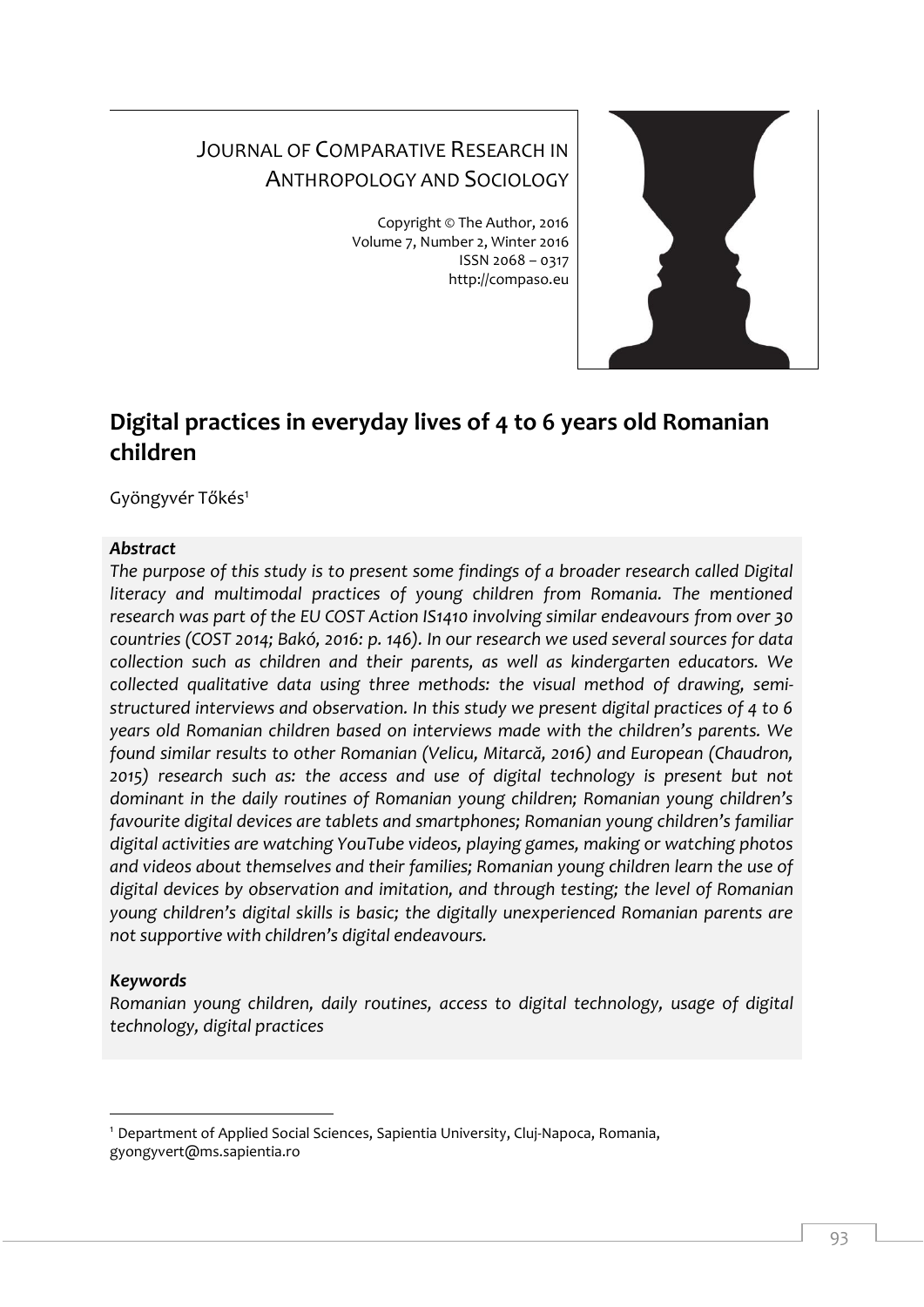## **Introduction**

The diffusion of digital technologies has led to big changes in the communication landscape of our societies. This paradigm shift has changed the routines of everyday life and has altered the cultural and social values which shape life. The changed technological, cultural and social context demands different literacies from children, teenagers and adults (COST, 2014). Smartphones, tablets and wearable technologies become mobile, portable, personalized, and so part of the everyday routine and privacy.

Research has been conducted about the use and practices involving new media technology in young and adult life. Due to *EU Kids Online* (2006-2014) and *Net Children Go Mobile* (2014-2015) international projects, we know about the use of new technology and digital practices of teenagers, but there is a lack of knowledge regarding the digital practices of young children under eight years.

The aim of this study is to present some preliminary findings regarding digital practices of 4 to 6 years old children in Romania. The review of the Romanian scientific literature revealed the national research gap in this domain (Bakó, Tőkés, 2015; Bakó, 2016: p. 149). We reviewed 55 Romanian scientific journals in the field of social and communication sciences for the last ten years (2005-2015), and we did not find any article presenting Romanian under-eight's new technology use and digital practices based on original empirical research (Bakó, Tőkés, 2015). Since 2015 one research report has been published about Romanian young children under eight and digital technology usage conducted by Anca Velicu and Monica Mitarcă (2016).

The results of this study provide insight on how 4 to 6 years old Romanian children engage with new technologies and integrate digital practices into the routines of their everyday life. In our exploration we addressed the following issues: the role of digital technology in everyday lives of young children; the relationship between offline/online activities of young children; young children's access to and use of digital devices; young children's favourite digital devices (smartphone, tablet, consoles or computers) and adopted digital activities (games, applications); the level of digital skills of young children; the risks of using digital devices by young children; the attitudes of adults toward the relationship between young children and digital technology.

In the design of our exploratory research we followed the theoretical and methodological approach of Velicu and Mitarcă (2016) on several points. We used several sources for data collection (Greene, Hill, 2005: p. 4), such as children and their parents, as well as kindergarten educators. We corroborated our research results with the data of Velicu and Mitarcă (2016), analysing whether our results were consistent with the Romanian trends.

Our research is part of the EU COST Action IS1410 involving similar endeavours from over 30 countries (COST 2014; Bakó, 2016: p. 146). Our research called *Digital literacy and multimodal practices of young children from Romania* was founded by the Institute for Research Programmes of the Sapientia Foundation from 1 March 2015 to 31 August 2016.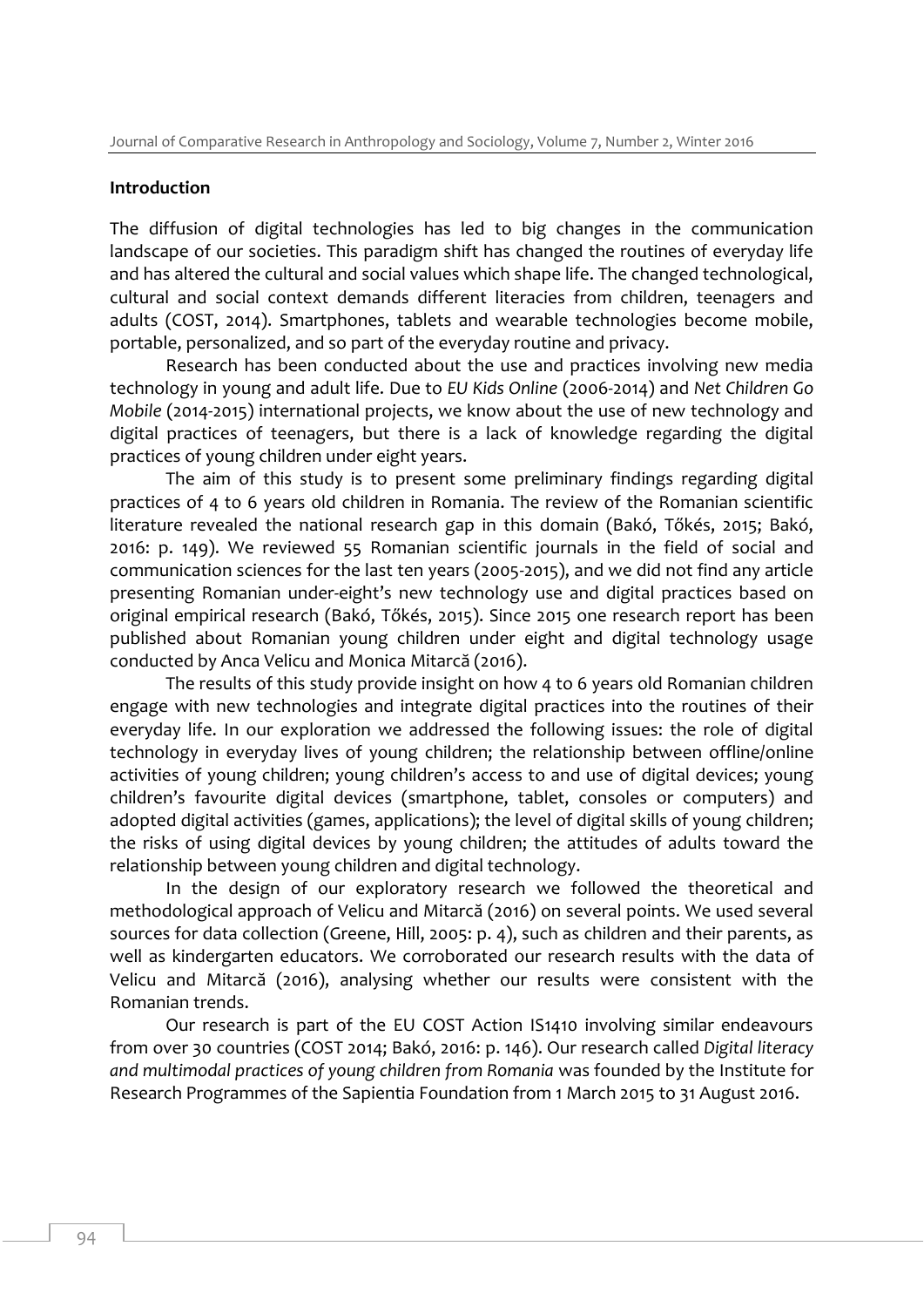# **Digital practices of young children**

Young children live in an extra rich media environment where parents – many of them also digital natives – have smartphones, tablets, laptops and other digital devices. Children aged between zero to eight years old have access to and use a wide variety of new technologies (Holloway, Green & Livingstone, 2013: p. 4). Many children access online sites or apps to play games, to watch videos, to visit virtual worlds or just to draw and paint (COST, 2014: p. 5). "The everyday use of digital technologies is the norm" even for young children under eight (Sefton-Green, Marsh, Erstad & Flewitt, 2016: p. 3).

There are serious concerns among parents, educators, other adults near children, as well as researchers about how young children receive the presence of new technology and the digital environment in their everyday lives. It is obvious that young children's daily practices, their learning, the followed norms and assumptions about how they should grow up is changing (Sefton-Green, Marsh, Erstad, & Flewitt, 2016: p. 6). Some of the most obvious consequences of present technological, cultural and social change lie in how children are considered, how they are socialized, and "how they grow up in sets of both physical and virtual relationships" (Sefton-Green, Marsh, Erstad & Flewitt, 2016: p. 7).

New knowledge is required on the issues like young children's access to and use of smartphones and tablets or other gadgets in home or community spaces. Empirical research is also needed in relation to the role of digital literacy and multimodal practices in promoting learning or rather development in this age group (COST, 2014: p. 7).

Young children are engaged in using digital devices, in consuming multimodal contents, although there are differences in families due to socio-economic status and family history (Plowman et al., 2012). For some children "kindergarten and school may be the portal to the digital century" (Sefton-Green, Marsh, Erstad & Flewitt, 2016: p. 3).

The most frequent question addresses the balance between opportunities and disadvantages of the new technology usage. Children's "engagement with ageappropriate apps and games on tablets can develop their knowledge and skills in digital communication" (COST, 2014: p. 6). On the other hand little is known about the level of awareness, digital literacy and digital practices of young children, and so about risks of new technology use at this early age. One of the most important concerns is "the individualised nature of media use, and the way that the child now stands in an even more immediate and direct relationship with the outside world" (Sefton-Green, Marsh, Erstad & Flewitt, 2016: p. 7). Nowadays the problem is not the unsupervised outdoor recreation, but the "retreat from peer-led activity towards more solitary screen-based relationships" (Sefton-Green, Marsh, Erstad & Flewitt, 2016: p. 9).

There are concerns around the risks and threat "present in screen-based entertainment" (Sefton-Green, Marsh, Erstad & Flewitt, 2016: p. 9). The risk is moderate if children have digital literacy skills and understand the characteristics of online information. Although children appear to consider the difference between online and offline world, "on the other hand young children seem to be more likely to believe that information online is true" (Sefton-Green, Marsh, Erstad & Flewitt, 2016: p. 10).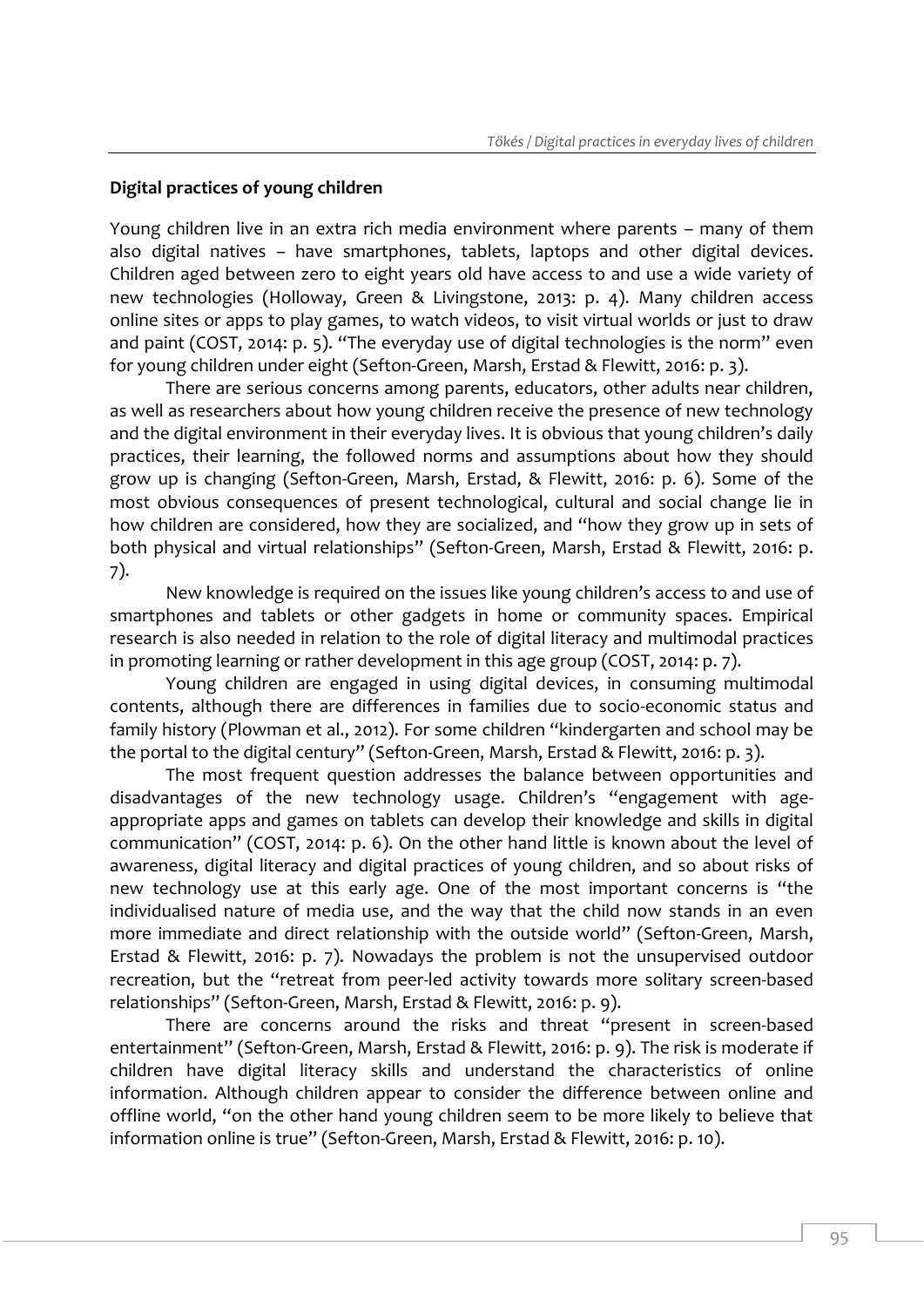## **The importance of researching 4 to 6 years old children's digital practices**

Adults acknowledge with admiration the almost naturally appearing digital skills of young children, but the issue is much more complex. Children born in the 21st century grow up in digitally equipped households, but the existing research (Chaudron, 2015; Velicu-Mitarcă, 2016; Sefton-Green, Marsh, Erstad & Flewitt, 2016) does not confirm young children's high-level digital literacy and dominant participation in digital life.

In most households there are touchscreen devices – tablets, smartphones, touchscreen laptops – which facilitate the digital device usage of young children. Research proves that mobile devices, specifically tablets and smartphones, are some of the favourite devices of young children (Velicu, Mitarcă, 2016; Jaros, 2016; Chaudron, 2015). Analysing the digital habits of Romanian families, Velicu and Mitarcă (2016: p. 4) have found that smartphones were the privilege of the parents, while children receive their personal tablets as gifts at a very early age. Children most often use the tablets on their own. Chaudron (2015) reports the same results on European level.

Young children most often play videogames, and watch videoclips about games or cartoons. Sometimes they watch cartoon channels online. Children are also active in content production, they like making and watching photos and videos about themselves or their family and friends (Velicu, Mitarcă, 2016: p. 4; Jaros, 2016; Chaudron, 2015). Young children rarely use online communication channels (e.g. Skype, WhatsApp, etc.).

Young children know a lot about how to operate touchscreen devices, but they are not as skilful in operating laptops and desktops. Young children imitate adults and their peers, but they are actually not very literate in handling the phenomena of the digital world. Parents consider touchscreen devices instruments of entertainment, and tend to ignore their educational-instructional possibilities. For this reason parents limit the use of digital devices, therefore children spend relatively little time online. Young children do not even understand the difference between online and offline. Parents often restrict the online activity of young children as a measure of discipline (Velicu, Mitarcă, 2016; Chaudron, 2015).

Because of their developmental characteristics, young children are more exposed to online risks (such as seeing inappropriate photos and videos, harassment by strangers, etc.), as they do not recognize the risks and do not possess the digital skills to cope them.

In order to be able to guide young children from early ages to develop beneficial digital practices we have to describe and understand in thorough the relationship between young children and digital technologies.

## **Methodology**

## *Sampling procedure*

In selecting the participant children we aimed to achieve diversity regarding the place of residence, the socio-economic situation of children and gender. Therefore we selected the participants from kindergartens of two Transylvanian settlements. One kindergarten is situated in Cluj-Napoca (Cluj County), the other one in Miercurea Nirajului (Mureș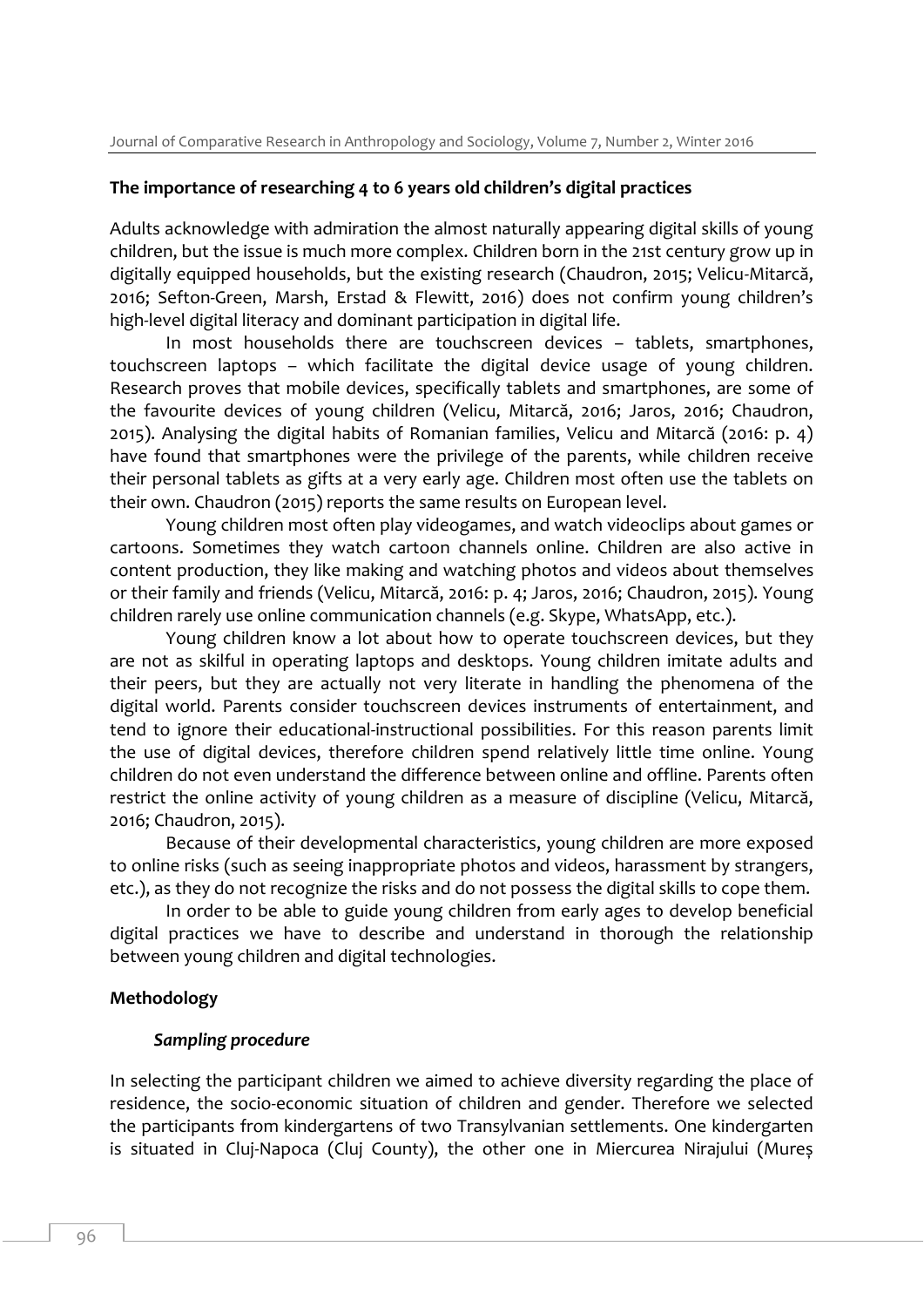County). The kindergartens are financed by the local government. Cluj-Napoca is the seat of Cluj County and a very populous city having around 400000 inhabitants. Miercurea Nirajului is a small town in Mureș County having around 5500 inhabitants.

The participant children were aged from 4 to 6 years. They attended the middle group in the mentioned kindergartens. From the kindergarten of Cluj Napoca we selected 10 children, 5 girls and 5 boys. From the kindergarten of Miercurea Nirajului we selected 8 children, 5 boys and 3 girls.

In the research also participated one of the parents of the selected children.

# *Research ethics*

The data gathering happened in the area of the two kindergartens. We asked the written permission of the kindergartens' directors to conduct the research in their institutions. We asked for the permission of the children's parents to observe and to have practical activities with their children, respectively to have interviews with them. The participation of children and adults in the research was voluntary.

# *Data collection steps*

We collected qualitative data using the following methods in the order presented below:

- Visual research we asked the children to draw two pictures: a) their favourite digital device and b) their favourite online application, c) we asked them to interpret their drawings;
- Observation we observed each child using a tablet for 30 minutes;
- Interviews a) we interviewed the children regarding their digital practices in the presence of their kindergarten teachers, b) we made interviews with their parents about children's digital practices at home, c) we made interviews with the kindergarten teachers about the children's digital skills and digital devices used in the educational activities.

In both kindergartens the data gathering steps were the same.

In this study we present the results of the interviews made with the parents of the children from the target group. We interviewed 18 parents. The length of interviews were about 30 minutes with each parent. We transcribed and coded the interviews. We processed the interviews through thematic analysis.

# **Findings**

# *The daily routines of young children*

The White Paper of the COST Action IS1410 *Establishing a Research Agenda for the Digital Literacy Practices of Young Children* (Sefton-Green, Marsh, Erstad & Flewitt, 2016: p. 6) lists four factors which strongly influence the life, development and learning of young children, including their digital practices. The first of these factors is the transformation of the family in the 21st century. In European societies there is an increasing number of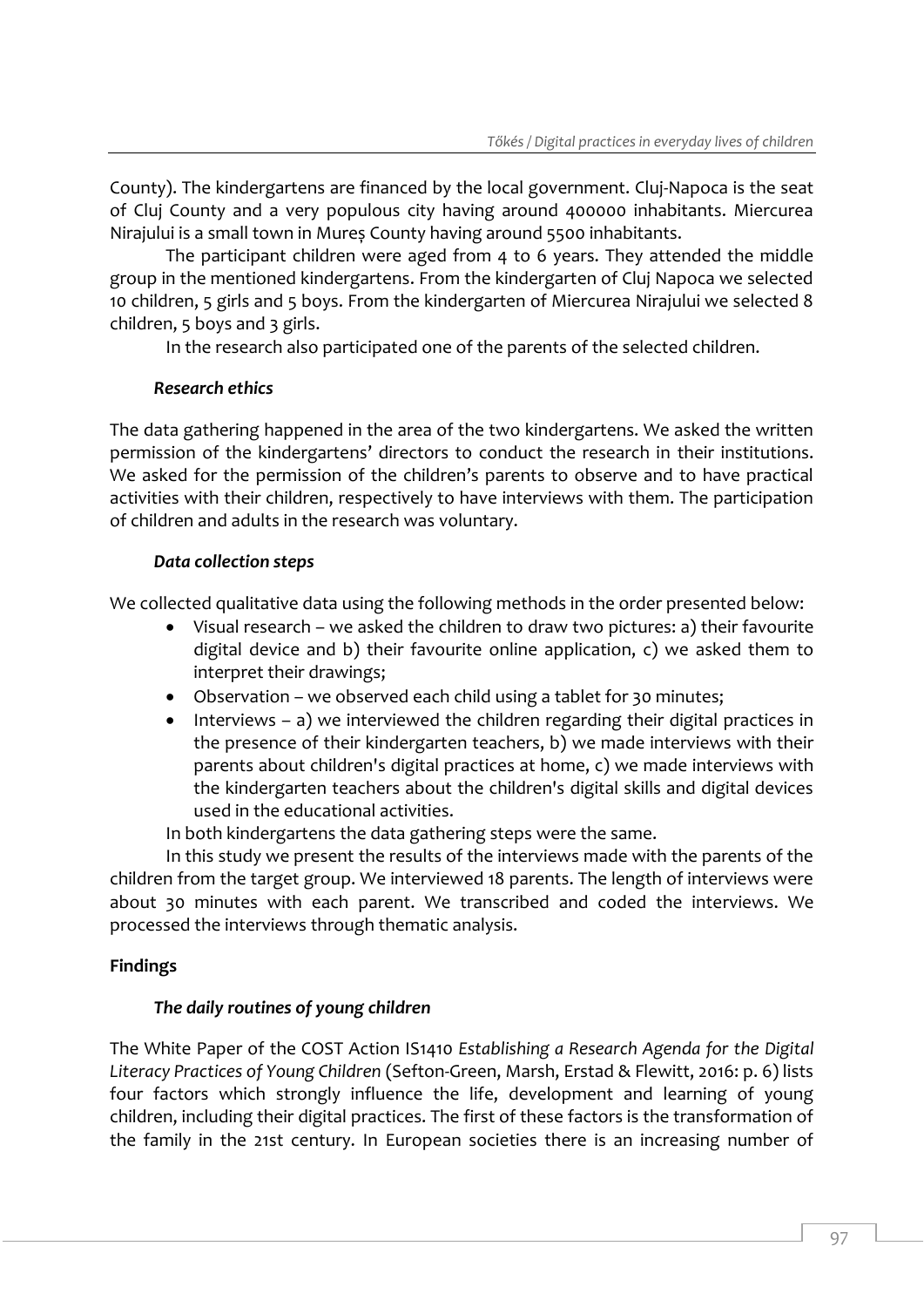children who do not grow up in a whole family in the classical sense. Some of them are raised by one of their parents because the other works abroad, others live together with parents and grandparents because the parents are unable to ensure the economic independence of a nuclear family.

The children of our target group lived in nuclear families, only one child from Miercurea Nirajului had his father working abroad. All the other children lived in nuclear families with both their parents in their own household. As to the education and occupation of the parents, all families belonged to the middle class. However, middle class situation did not imply similar life conditions as well, since some of the families lived in a large town (Cluj-Napoca), while others in a small one (Miercurea Nirajului). Despite these differences, we found that the children of the target group all lived in good family circumstances and a balanced family environment.

We asked the parents about the children's daily routine to find out when and in what form they accessed and used digital devices.

The thematic analysis of the interviews revealed that the children had spent the most part of their day in the company of their mother and siblings, and the kindergarten community. Watching cartoons on television is typical in the morning, especially during breakfast and morning preparations. Kindergarten kept children busy till 5 in the afternoon. The afternoon routine at home usually involved playing, which could be of many kinds. In the warm season (late spring, summer, and early autumn) and in fine weather the parents and children chose outdoor activities:

> "He sometimes turns on the TV in the morning. Then [he] watches some cartoons, while I dress up the little one. Then, if there is some really favourite cartoon, we watch it. I let [him] watch it when we're not late. When we come home... if the weather's nice, we don't even go inside. So we don't care what's inside. We are busy outside, they love being outside. Either we go to my parents, or at home." (MS2 Ti).

Among children from Miercurea Nirajului playing outside in the yard or in the street with other children was more frequent:

> "E. plays very much outside, very much, I can hardly take [him] inside before going to bed. But when [he] comes inside, [his] little brain is timed to watch two cartoons on TV... [He]'s riding [his] bike, there are children outside in the street, and they ride their bikes, their scooters, and play balls, run around, play tag." (MS7 E)

> "[He] Plays with Lego, ninjas, plays football, plays with cars, climbs trees, rides [his] bike, out in the street, on the playground, draws, meets friends, that's how [he] has fun..." (MS5\_R)

> "He draws a lot, paints a lot, models with clay a lot, sometimes plays with cars, but usually [he] is outside. So, when [he] has the time and the weather is fine, [he]'s outside. [He]'s riding [his] bike, we took out the roller skates, they play in the sand, in the puddles, with the dog, [he]'s outside. Inside, he draws, we do exercises, or play board games..." (MS6 G).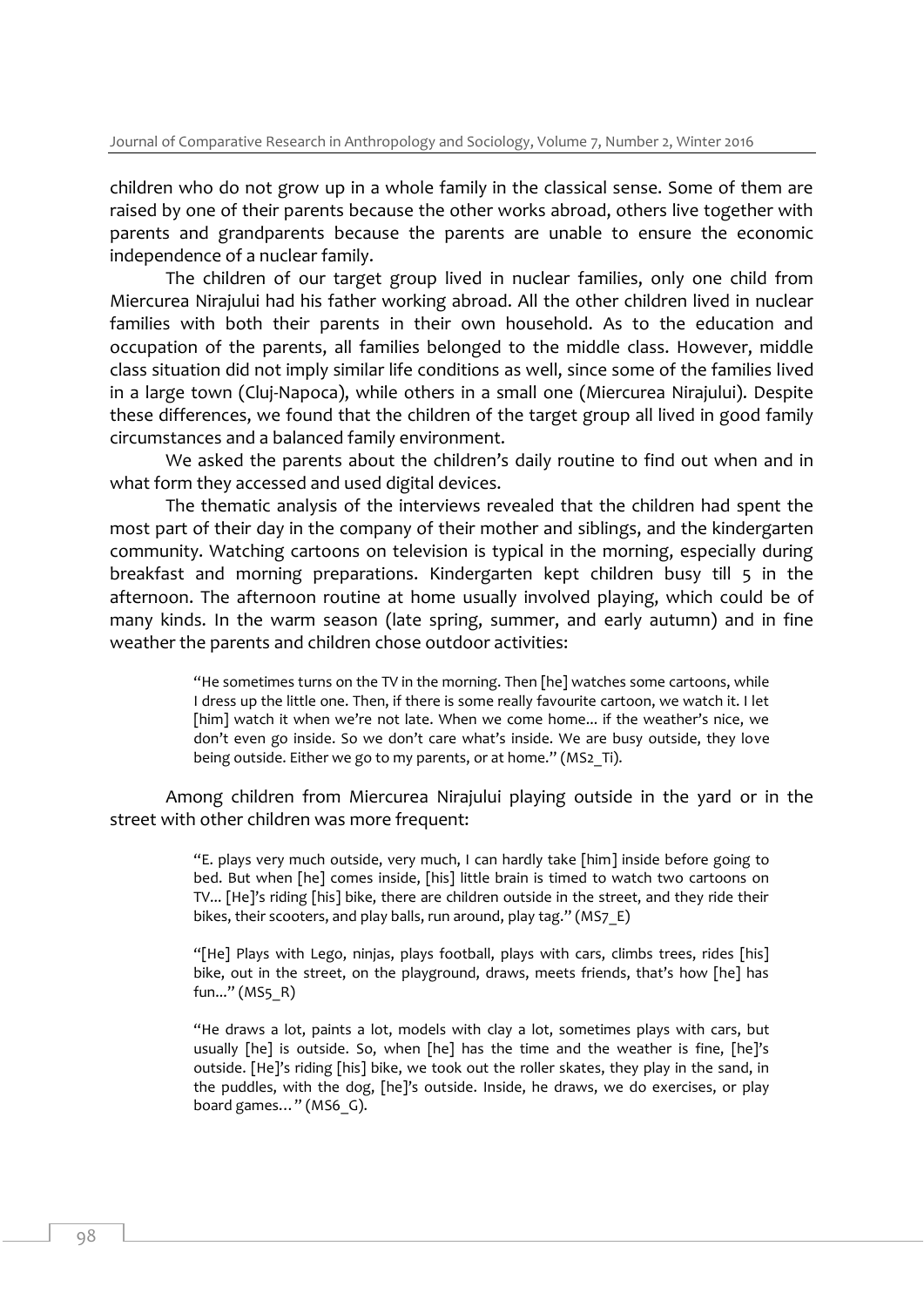In an urban environment (Cluj-Napoca) playing at the playground and meeting other children there was the more frequent outdoor activity. The urban environment gave less possibilities for day-long outdoor activities, or for children to stay outside on their own. In a large town young children go to the playground or on a walk with their parents or grandparents. Children living in large towns spend more time indoors, which favours the use of digital devices.

Both in rural or in urban environments in the warm season or in fine weather, the use of digital devices was an evening program. Evening activities included using the computer, the tablet or playing with the parents' smartphone. Another evening amusement was watching cartoons on TV. Fathers, who rarely spent time with the children during the day, also took part in the evening schedule:

> "[his] father comes home in the evening, takes a shower, and [they] play after dinner a game of rummy…" (MS1\_Zs)

> "… if I ask [him] what [he] wants to do, [he] will surely want to play on the tablet… In the evening before bedtime there is one hour of internet use, anything, except if the weather is bad. If the weather is bad, and we cannot go outside, then it is perhaps two hours, divided..." (MS4\_B).

The interviews with the parents also revealed that during the day computers or tablets were used mostly when outdoor activities were not appropriate (Velicu, Mitarcă, 2016: p. 56):

"[he] plays on the computer, this is rather a winter activity..." (MS2 Ti).

In the winter or in bad weather, indoor activities dominated: drawing, modelling clay, playing with cars, dolls, Lego. On these occasions digital devices were more frequently used and digital activities occupied an important place among the other toys and games.

Researchers have been reporting about withdrawal from social activities of children and the spreading of individual screen-based activities (Sefton-Green, Marsh, Erstad & Flewitt, 2016: p. 9), but this was not valid yet for children from the target group. Chaudron and his colleauges (2015: p. 7) conducted a survey on the relation of young children and the use of digital technologies in seven European countries and he reached the conclusion that digital devices were important but cannot be considered dominant in the life of young children. Our research revealed the same results in the case of the target group: the use of digital devices was indeed part of the children's daily routines, but it did not replace the activities of real-life and other playing habits.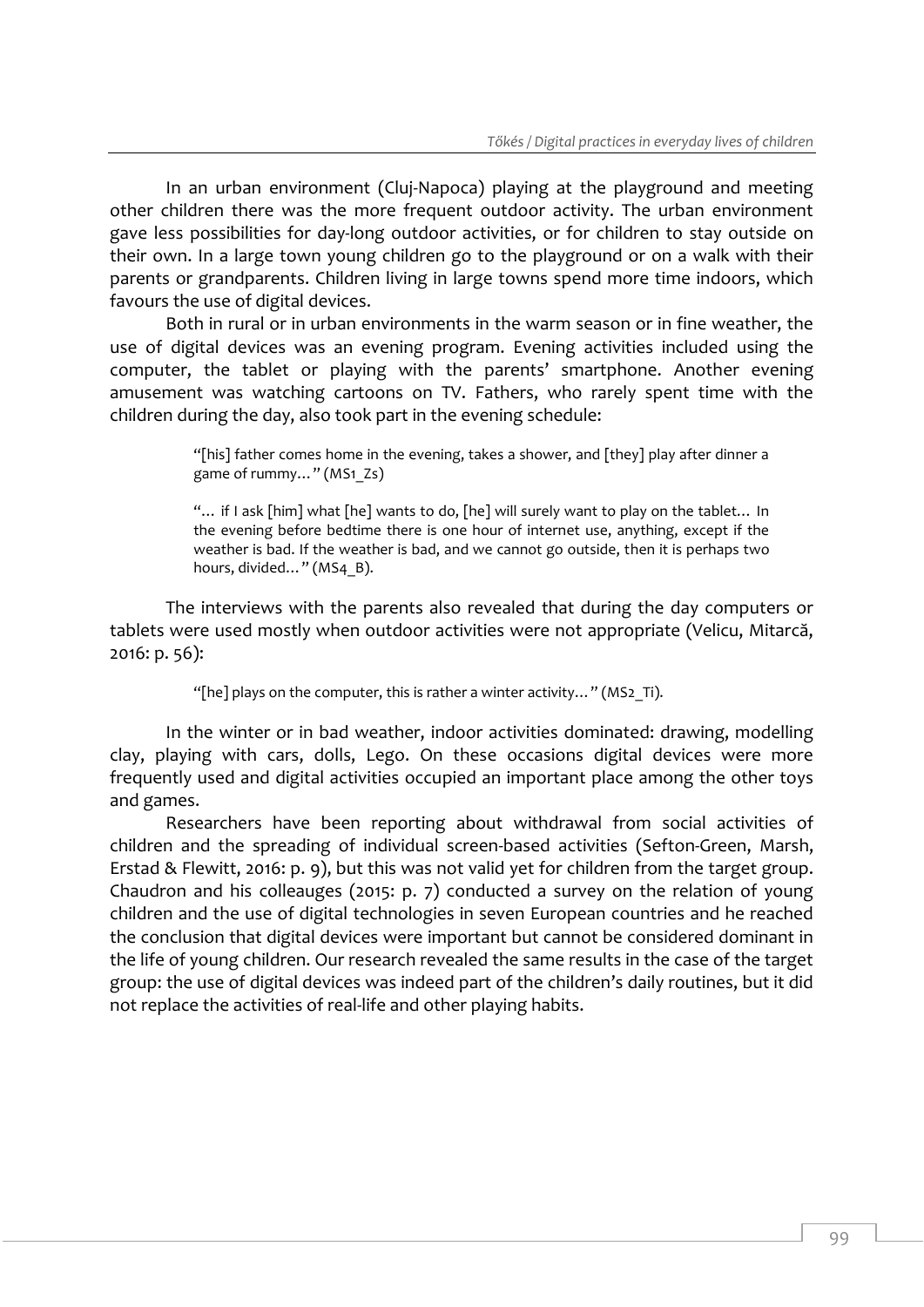#### *Children's media use routines*

#### *Traditional or digital media?*

The first condition of any relations with the digital world is for children to have access to digital devices. International research has found that more and more children have access to digital devices, the most popular of these being touchscreen devices (Rideout, 2013: p. 10) such as tablets and smartphones (Chaudron, 2015: p. 8). A touchscreen device is easy to handle for a child with developing motor skills and coordination abilities, or without reading and writing abilities. Children start and use these devices independently, without the help of parents, touching the icons and buttons. Tablets and smartphones are also popular because there are thousands of mobile applications and games especially for preschool-aged children, which capture the attention of young children being dynamic, colourful, always updated, and adjusted to the developmental stage of young children in their operation (Holloway, Green & Livingstone, 2013: p. 8).

It is obvious that children are born and raised in a media-rich environment (Chaudron, 2015: p. 7). This was true both for children from Cluj-Napoca and Miercurea Nirajului. Internet access was natural, every family of the target group had internet connection at home. According to 2015 Eurostat data, 68% of Romanian households were connected to the internet, and 38% of the population aged 16 to 74 used their smartphones for mobile net. These rates are much higher in case of urban environment and young families with children (Eurostat, 2015).

The parents of children fom the target group had smartphones, but none of the children had their own smartphones. The literature claims that children have their own phone from school age. Other digital devices were variably present in the target families. In Miercurea Nirajului desktop computers and laptops were widespread, these were present in every family, and only few children had tablets. In Cluj-Napoca in the most cases children had tablets, and desktops were no longer in use. Parents from Cluj-Napoca used laptops as their instrument of work, and usually did not let their children play with these. However, in both places parents often gave their smartphones to children, who played with these like with the tablets. The situations in both locations were similar to the Romanian trend that desktops and laptops are the most frequent digital devices in the households (Velicu, Mitarcă, 2016: p. 40). Children tended to like mobile devices, which means that they more frequently performed digital activities if they had tablets of their own or were regularly given their parents' smartphones. Parents usually lent their smartphones on specific occasions, when they wanted the children to busy themselves and stay calm, for instance when they had to wait somewhere, when they travelled, or at home, when the parent was busy (Chaudron, 2015: p. 7).

Television was a more popular medium than the computer in young children's daily routine in Romania (Velicu, Mitarcă, 2016: p. 41; Rideout, 2013). Children often watched cartoons on TV instead of tablets or desktops because they were attracted by the television's large screen and the louder sound. TV watching as a secondary activity was also widespread, when the child was playing something and the TV was on in the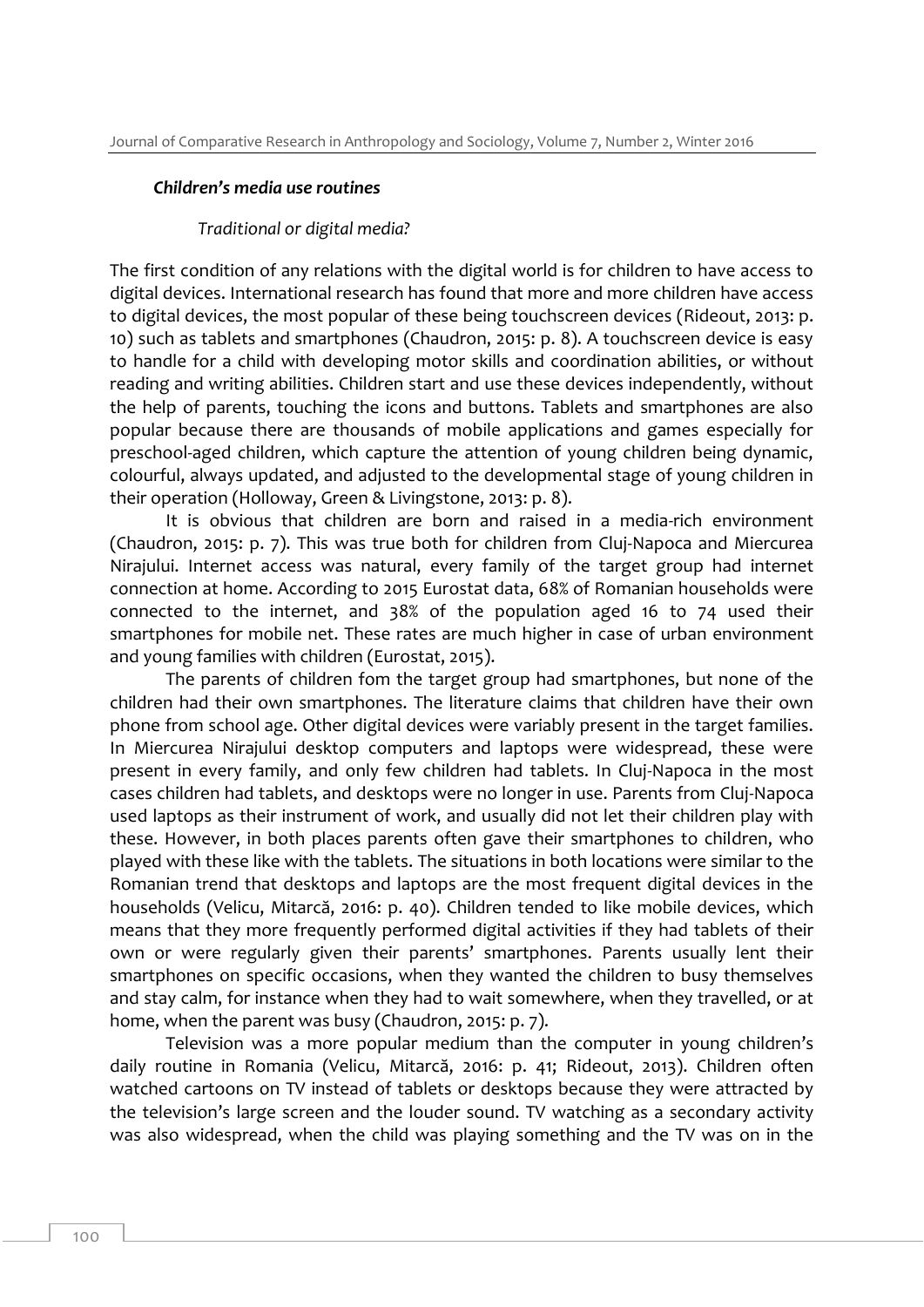background (MS7 E). Fixed media devices (TV, desktop) were not located in the children's bedroom, but in the living room.

> "They watch TV, I let them watch it, I don't really limit it. So on weekends [he] may stay in bed as late as noon, and watch TV" (MS2\_Ti).

If parents let them, children used every kind of digital device available to them:

"they use absolutely everything… the computer, for that Minecraft stuff, they play in turns… [he]'s doing fine with [his] tablet… Well, it's a good thing that [he]'s playing games suitable for [his] age, surprisingly… Two hours in the weekend, one hour during the week, because there's nursery school… In the weekend it's two hours, but if they just finish it in one breath, then... We have tablets, too. [He] uses the computer, watches cartoons, and plays these constructive games which I find useful, because they develop [his] logic and creativity a bit…" (MS1\_Zs)

Romanian children 4 to 6 years from the target group could not figure out yet how the internet connection worked, but they noticed if the games were not working. They asked their parents then to fix the problem (MS7 E; MS10 Zs; MS2 Ti). European children also did not fully understand what the internet was about or the meaning of being online, therefore they did not sense its risks (Chaudron, 2015: p. 7).

## *Digital activities*

The interviews with parents revealed children's digital activities. The children surveyed used their digital devices for an average of one hour a day during the week and two hours a day on weekends. This amount can be regarded as moderate, because a representative survey conducted in the US in 2013 (Rideout, 2013) found that the average time an American young child (0-8 years) spends with digital media is two hours a day.

Similarly to European (Chaudron, 2015: p. 7) and Romanian (Velicu, Mitarcă, 2016: p. 42) children, the most popular digital practices of the young children surveyed in our research were: watching cartoons on YouTube, playing downloaded or online games, making and watching photos or home-made videos. They rarely used digital devices for communication or searching for information. They downloaded games to the mobile devices in their own use. Computer video games lost their attractiveness, young children much rather played on their touchscreen devices. Velicu and Mitarcă (2016) also observed this phenomenon when they labelled the tablet as the new toy of children.

Just like European children (Chaudron, 2015, 7), the Romanian children from our target group used digital devices and performed digital activities on their own, parents only occasionally controlled or supervised their activity.

European research has reported on young children's participation in the virtual world or in online social networks (Holloway, Green & Livingstone, 2013: p. 12, p. 15), but in our target group these activities were not familiar. Young Americans (0-8) used to watch educational videos (Rideout, 2013: p. 11), but for our target group this was not prevalent.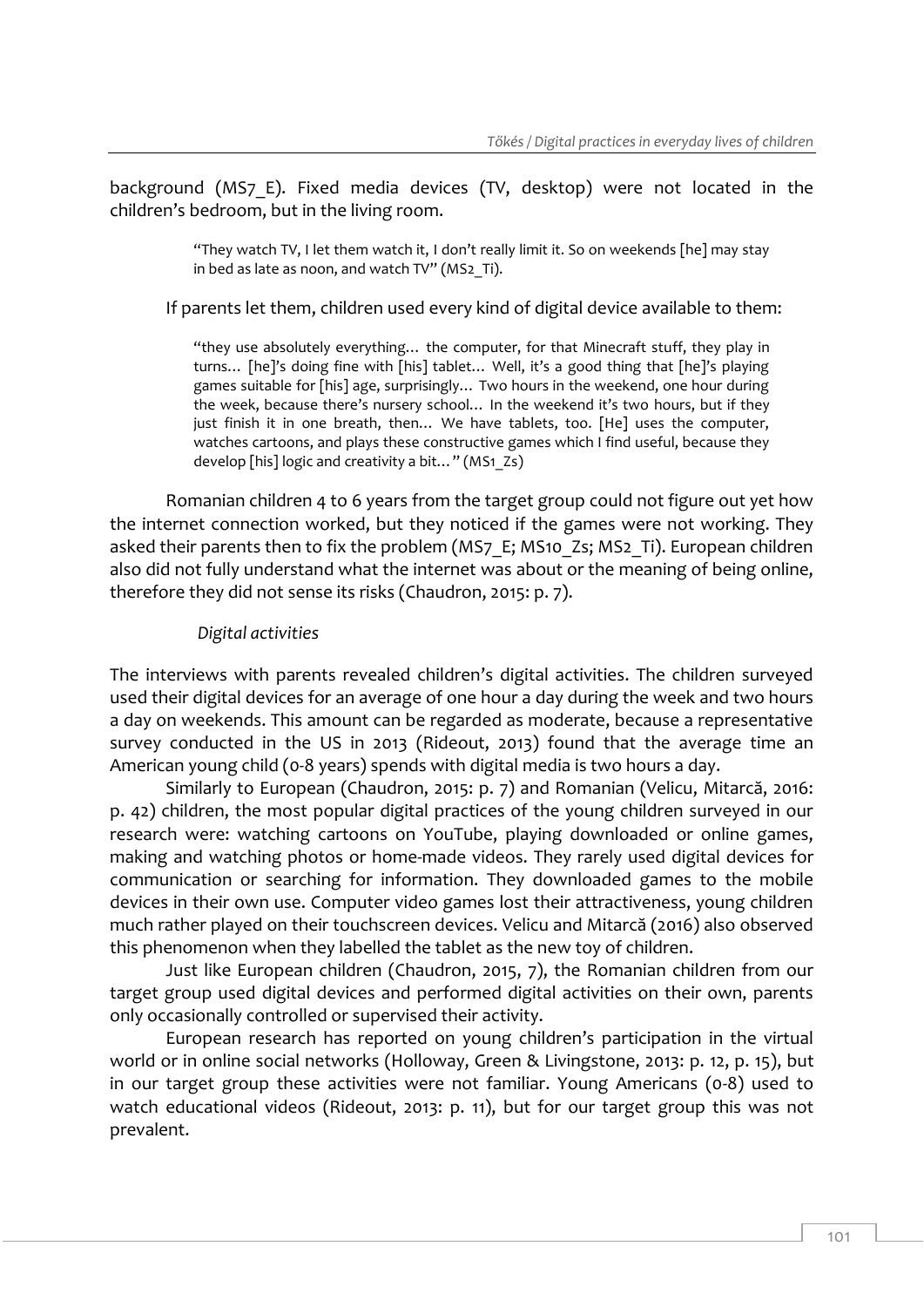#### *Use of YouTube*

Cartoons watched on YouTube were an alternative to watching TV. Children rarely used desktops or laptops, they most often watched cartoons on tablets or on their parents' smartphone. Digital devices were popular because they offered the possibility to choose the cartoons they want to watch, whereas on TV they could only watch what was broadcast. Parents also supported this form of digital activity:

> "I downloaded a bunch of cartoons for [her], Snow White, Sleeping Beauty, Rapunzel ... Always new ones ... her friend comes, and in the end, when they stop playing, they want to watch a fairy tale." (MS5 Bi)

Children also watched other contents on YouTube, like recorded episodes of familiar games. There was an interesting difference in the attitude towards commercials compared to the Velicu-report (Velicu, Mitarcă, 2016: p. 43). The children aged 4 to 6 in our target group were reluctant to watch commercials, and when these automatically started on YouTube, they stood up or noted that there was a commercial they could not stop. However, before downloading a game, first they watched the game's trailer, and only downloaded the game if they liked the trailer.

#### *Games and gaming*

Both the literature and our research experience stress the importance of playing in the life of young children. Portable devices make digital games easily accessible to children, the supply of free game applications has also increased. Many online games can be accessed free on the internet, which young children can play individually or in groups. In Google Play there is a great variety of free games for any target group to be downloaded on tablets and smartphones. For children digital technology primarily means gaming (Holloway, Green & Livingstone, 2013: p. 12).

For Romanian children aged 4 to 5 in our target group playing on portable digital devices was part of their daily routine. Older children aged 5 to 6 years played more often on desktops and laptops, but this needed finer physical coordination and a longer span of attention. The game mentioned most often was Minecraft, played by boys on desktop or laptop. This is a network game, which young children played together with siblings or friends of an older age group. Children who played Minecraft also frequently watched game videos about this shared on YouTube and also found them very entertaining. The same habits of Romanian children were reported by Velicu and Mitarcă (2016: p. 42).

Games appropriate for children aged 4 to 5 are simpler, more colourful, and are well adjusted to the thinking and learning characteristics of children and the way of functioning of mobile devices. Girls from our target group preferred to play caring games (e.g. Talking Angela, Talking Tom), dress-up games (e.g. Dress Up Princess, Fashion Nail Art), cooking games (e.g. Cooking Fever), while boys tended to play more dynamic escape or obstacle games (Temple Run, Sub Surfer, etc.). When downloading games, children were aware that they must only download free games. When choosing the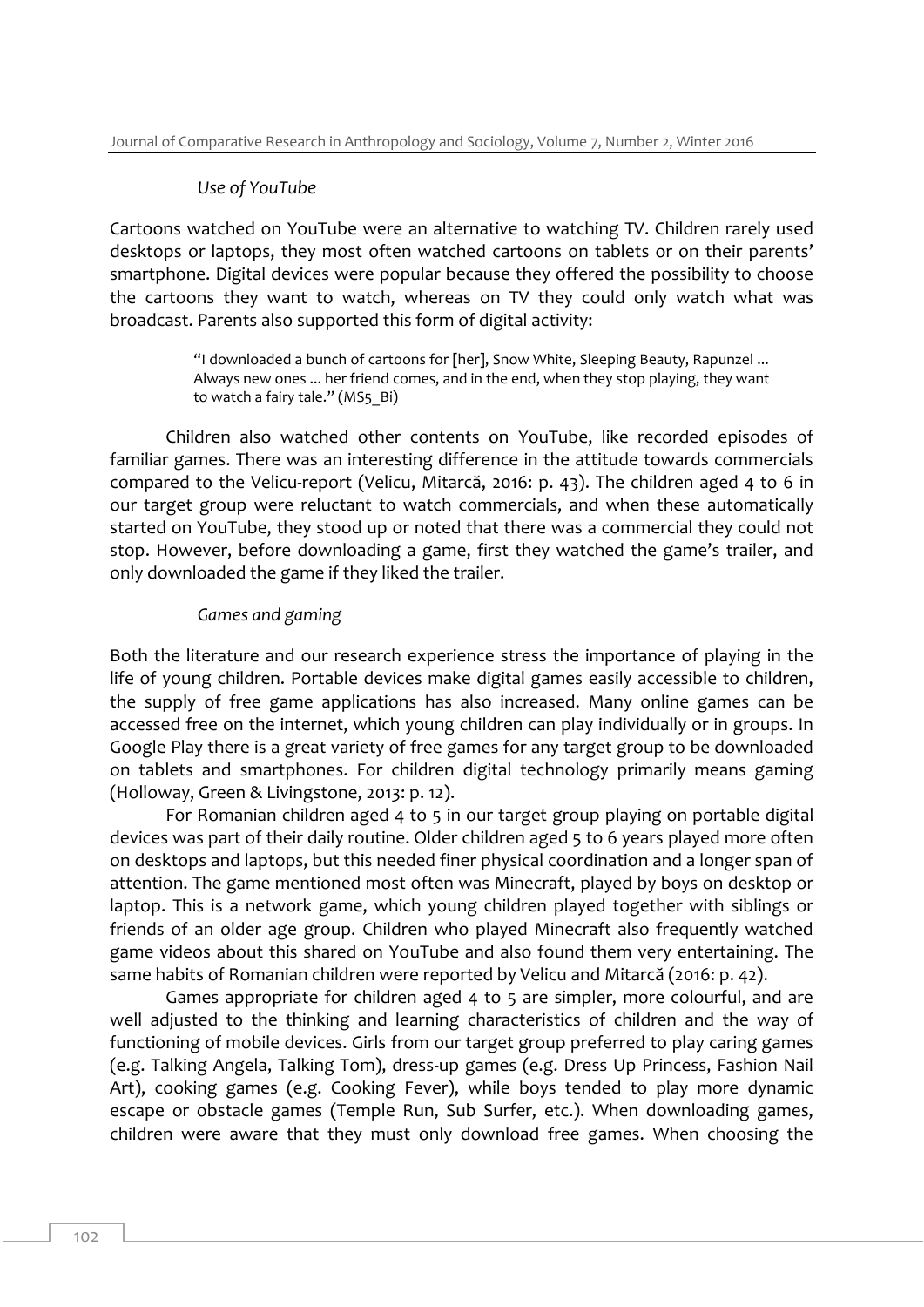game, they recognized on the screen the symbols of price of a paid application, the amount of payment, and in this case they abandoned the download process. This is valid for Romanian children in general (Velicu, Mitarcă, 2016: p. 50).

# *Making and watching photos and home-made videos*

Similarly to Romanian children in general (Velicu, Mitarcă, 2016: p. 44), children aged 4 to 6 from our target group also liked to take photos and make videos of themselves and their family, and they liked watching these. In most cases, the families had a digital photo camera, but the children preferred to use the parents' smartphones for making photos and videos. The photos and videos that the children took were often low quality, and after a while the parents deleted them, but children liked to take pictures and shoot videos, therefore the parents allowed them to have fun. Children were also keen on watching photos taken of them at important events or moments.

# *Use of drawing programs*

Children of ages 4 to 6 in the target group liked to draw, and they mostly did it with paper and coloured pencils. In our target group none of the children used regularly a drawing program on the computer or tablet, but each of them were able to eagerly use the program after it was introduced to them during a joint activity.

We also found that parents and children alike considered the use of digital devices as an opportunity for entertainment (Holloway, Green & Livingstone, 2013: p. 12). Velicu and Mitarcă (2016: p. 51) got the same results. Two out of 18 interviewed parents mentioned that digital activities could also have developmental and educational purpose and they encouraged their children to use such applications.

## *Who do young children learn to use digital devices from?*

It is a common opinion, especially in daily life, that the use of digital devices is simply coded into the genes of today's children. This is not the case; even so children today are born in a media-rich environment where the presence and use of digital devices is natural.

Romanian young children from the target group were not afraid of these devices, they easily learnt to use them by imitation, as they saw their parents and other adults, other children, or young people in their environment using digital devices on a daily basis. They learnt also observing advertisements about digital devices or applications showed on cartoon channels. They saw many commercials on TV which presented the digital devices and games suitable for children. They could not read and write yet, so they red "visually" from signs, forms, icons, symbols and colours.

Preschool children learn through observation and imitation (Chaudron, 2015: p. 7). Romanian young children from our target group mostly imitated their parents:

> "[he] learnt it by [himself]. [He] saw me push the buttons and he asked me let him push them too..." (MS5  $R$ ).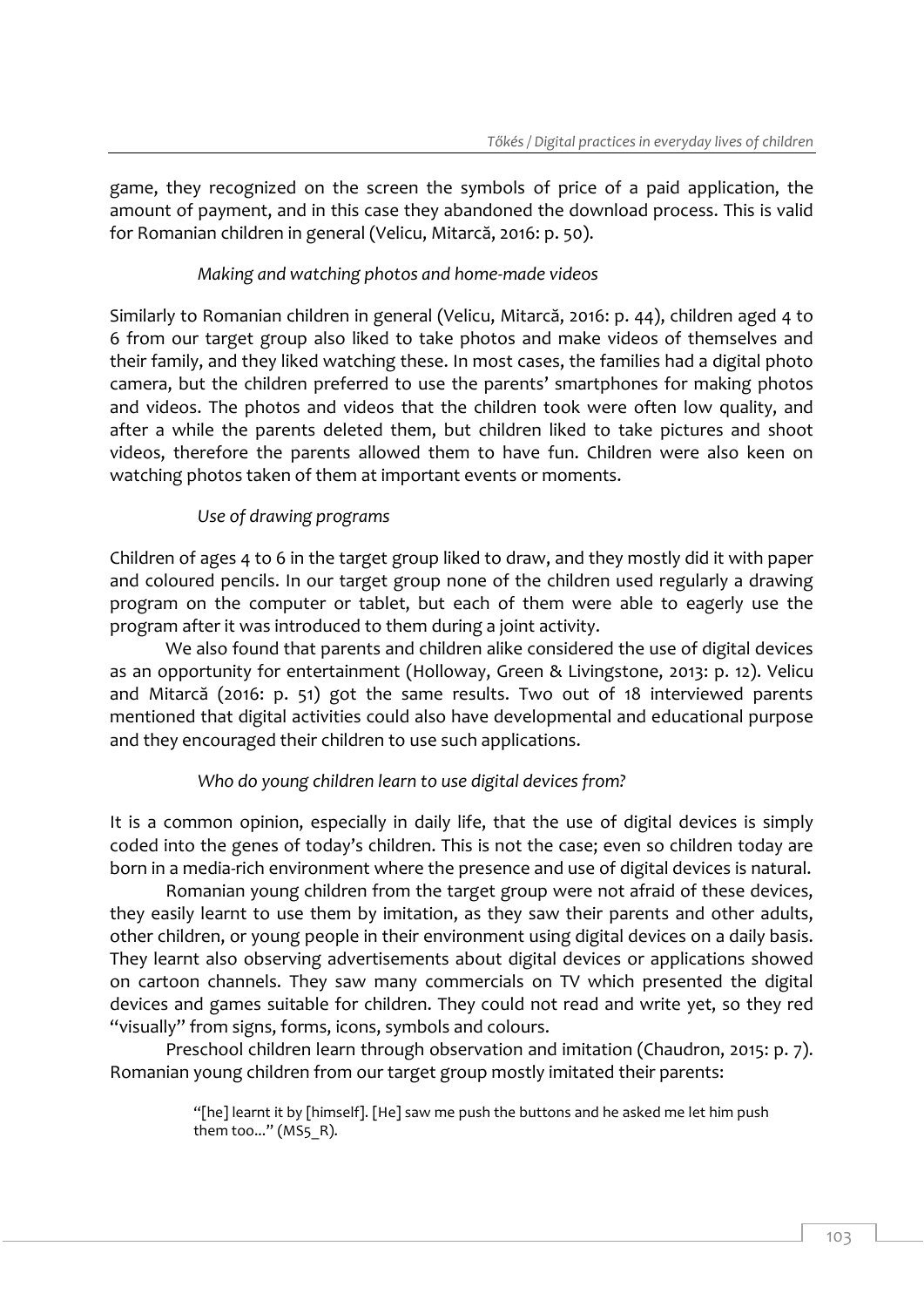"[He] learnt it from me [mom]... slowly, gradually I showed [him] one or two things, than [he] found out three or four things by [himself]. And slowly, gradually [he] learnt it." (MS10\_Zs).

Velicu and Mitarcă (2016: p. 66, p. 69) reported the same results about Romanian children. The first steps in using the devices are learnt from parents, who further on did not consider their responsibility to guide the child in the ever more complex digital activities. In most cases it was the child who got interested and asked for the help of the parent in concrete tasks.

Children did not always learn to use the devices from their parents, sometimes they imitated older children in their environment:

> "To tell the truth, I don't know, because we never showed [him]... at my sister-in-law, our neighbour, there is an older, ninth-grade girl, she might have, but for instance on my husband's phone ... [He] recorded [his] own voice and set it as ringtone, now we cannot remove it or change it..." (MS7 E).

Children also learnt a lot through testing, but the first step was to observe it somewhere or received some guidance about operating the devices:

> "If we show [him] once, [he] usually knows. [He] just simply downloads games, by the time I notice a game is downloaded. [He] downloads it, tries it, doesn't like it, deletes it and downloads the next game." (MS5 Bi);

> "I showed [him] once how to do it... not showed [him] really, but [he] asked me to download a game. I did. And [he] sat next to me, and the following morning [he] came and said 'look, mom, what I've downloaded'" (MS4\_B);

> "Well, at first I searched for [him], now he's searching by [himself]. ... [He]'s starting to outgrow us." (MS2\_Ti)

The parents surveyed in our research, similarly to Romanian parents in general (Velicu, Mitarcă, 2016: p. 67) were more active in mediating their children's digital experiences if they were themselves experienced in the use of digital devices and regularly engaged in digital activities.

*Family rules in the use of digital devices* 

The interviewed Romanian parents thought that for children under 8 years old there was no need for limitation in the use of digital devices. They considered that for children who could not read or write the use of digital devices was innocent (Velicu, Mitarcă, 2016: p. 59). Velicu and Mitarcă (2016: p. 60, p. 77) interviewed children aged 6 to 8, and this age group was more connected to online social networks, if not otherwise, then following or using their parents' Facebook profile. There was one important difference between the digital activities of the two age groups. Our target group of children aged 4 to 6 did not yet use online social networks, and the parents (usually mothers) also did not involve them into their activities on Facebook or other online social networks.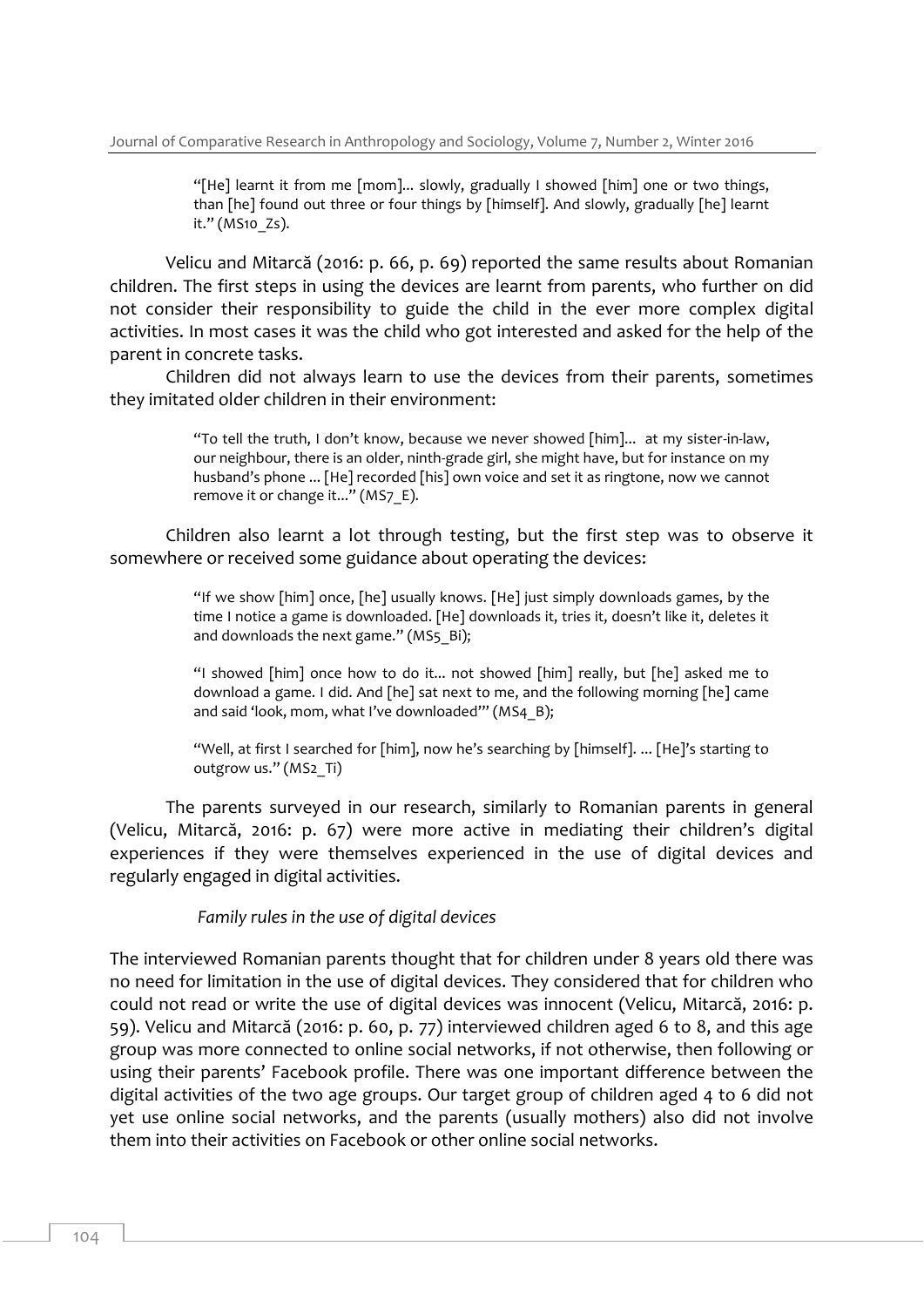The majority of parents we interviewed wanted to regulate the length of their children's device use, e.g. playing on tablet or laptop, watching cartoons, online, etc. For young children the usual time allowance for digital device use was one hour a day, which might extend to a longer time in special situations:

> "they are always checked to see what they are doing. There is a limit for them, how long they can use the computer. There's a certain period, like you can play half an hour, or two games, or you can dress the doll twice..." (MS10\_Zs)

The digital devices were usually not placed in the children's room, but in the common family space, where the parents could keep a better eye on the child's activity:

> "They asked me to move the computer to their room, but I don't allow it, because like this I can control it better." (MS10\_Zs)

It is a rule for the Romanian situation that children could not download paid applications (Velicu, Mitarcă, 2016: p. 59). The children in our target group also interiorized this rule, because when they met the option of payment on Google Play during our joint activity, they stopped.

In our target group the punishment system included the restriction of using digital devices (Velicu, Mitarcă, 2016: p. 65; Chaudron, 2015: p. 8), although it did not work as a reward:

> "So it is a punishment. The punishment is always that there is no smartphone, no internet." (MS10\_Zs);

> "It shouldn't be so that they can play on the computer because they did something well... but, when I see the time's up, I tell them it's enough of that." (MS5 B);

> "As punishment, yes, sure, it's the worst for [him] when [he] cannot watch [his] tales. Sometimes, when [he] does some mischief, I tell [him], there's no cartoon tonight, and then [he] starts behaving [himself]. So it works for us." (MS6\_G)

The interviewed parents were not familiar with the application of monitoring software or using settings which regulate the use of smartphones or other digital devices. One parent said that she set up wireless access at home based on a certain schedule.

*Risks of using digital devices by young children*

Parents interviewed in this research listed the same risk factors of the internet and digital devices as Romanian parents in general (Velicu, Mitarcă, 2016: p. 56). The parents drew attention to the risks of exaggerated use and the mental hygiene problems it might cause, as well as the health problems due to sitting in one place for a long time. They were also concerned that children might get isolated if spending too much time with a tablet, for they did not have time for social activities and they even forgot about them. The parents we interviewed were not afraid that their children might come across harmful content, because they considered they always kept their eyes on the children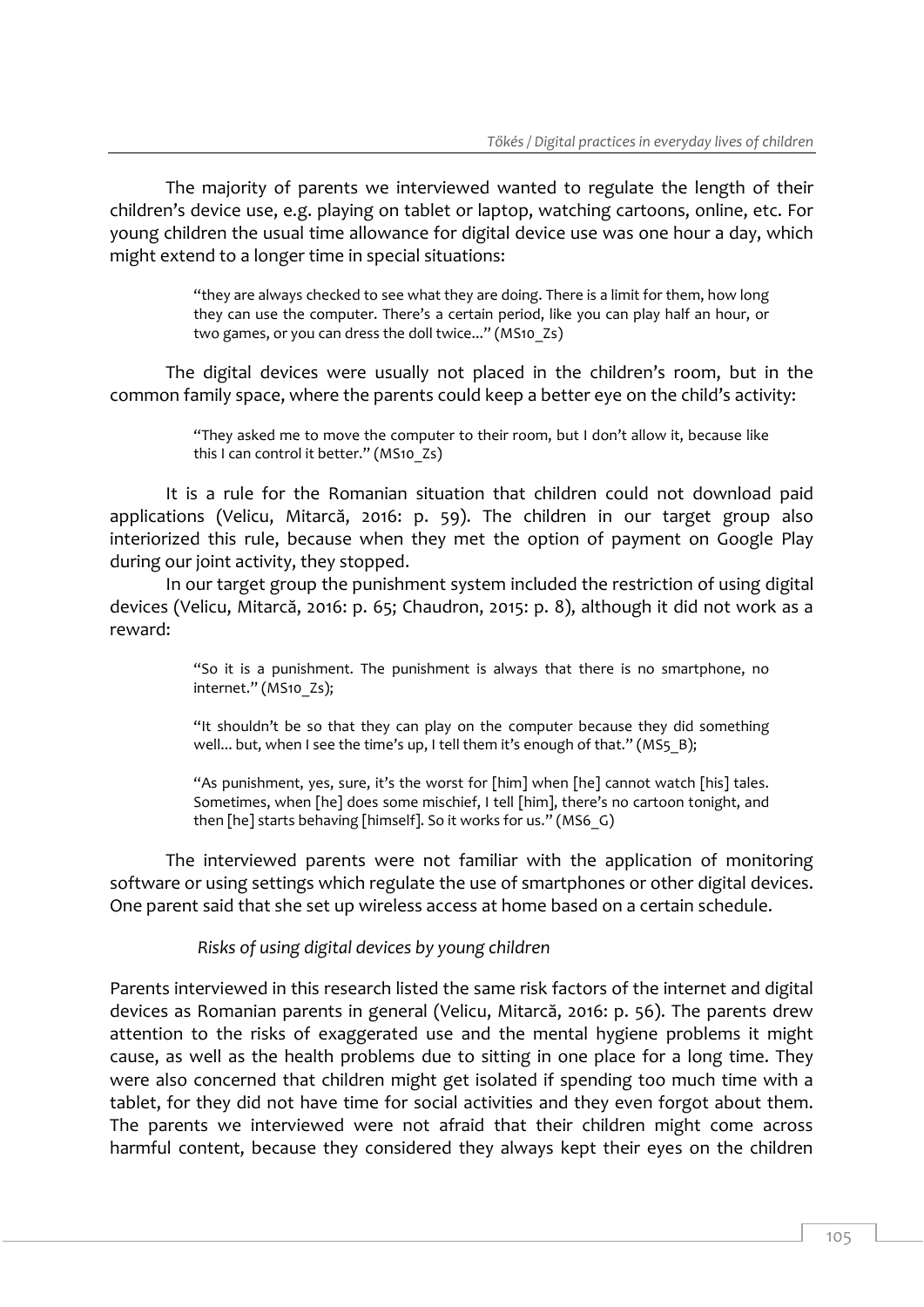during digital activities, and also because they trusted the children not to look intentionally for vulgar or aggressive content.

Just like in the data collection of Velicu and Mitarcă (2016: p. 56), the parents of the children of our target group did not think these risks were relevant yet, they rather treated online risks as a future problem that may arise. The influence of parents was still strong at this age group, so they could easily distract children from digital devices by offering other options. Children of this age accepted the rules about downloading only free applications, they did not ask for purchasing paid applications. As regards content consumption, there were risks though, because children often used their parents' mobile phones to watch YouTube videos. YouTube offers new content based on earlier research options (Velicu, Mitarcă, 2016: p. 58). In this way there was a risk that on a device used both by the parent and the child, YouTube might offer content which was not suitable for a 4 to 6 years old child.

The issue of online risk is interconnected with parental mediation in the case of young children. Researchers of the *EU Kids Online* project (Livingstone, Mascheroni, Dreier, Chaudron & Lagae, 2015: p. 4) differentiate between five forms of parental mediation: active mediation, when the parent talks with the child about the online experiences and guides the child's development; safety mediation, when the parent helps children only if they have a problem; restrictive mediation, when the parent controls the situations through restriction; technical mediation, when the parent applies various filter programs to control the child's digital experiences; and monitoring, when the parent subsequently monitors the child's digital activities.

Parents of the studied children usually applied three forms of mediation out of the five: safety mediation, restrictive mediation and monitoring. They were not familiar with possibilities of technical mediation. Two parents out of 18 mentioned that they consciously monitored their young children digital activities and cared about the development of children's digital skills. In case of restrictive mediation parents set the time limits of digital device use or the number of digital activities allowed. They also limited the nature of content consumption: they did not let children watch vulgar, aggressive or sexual content. They also did not allow children to download paid applications.

# *Parents' attitudes toward the relationship between young children and digital technology*

Previous research experience has shown (Tőkés, 2015; Velicu, Mitarcă, 2016: p. 53) that if the parents or other adults in children's environment have a positive attitude to digital technology and they are regular users themselves, then they also have a positive attitude to their children's digital device use. A negative or ambivalent parental attitude is prevalent if the parent is uncertain, inexperienced in the digital world, has no basic digital skills, and does not take part in activities which involve the use of digital devices. A parent with a negative or ambivalent attitude to the digital world tends to limit or strictly control the children's use of digital devices and activities.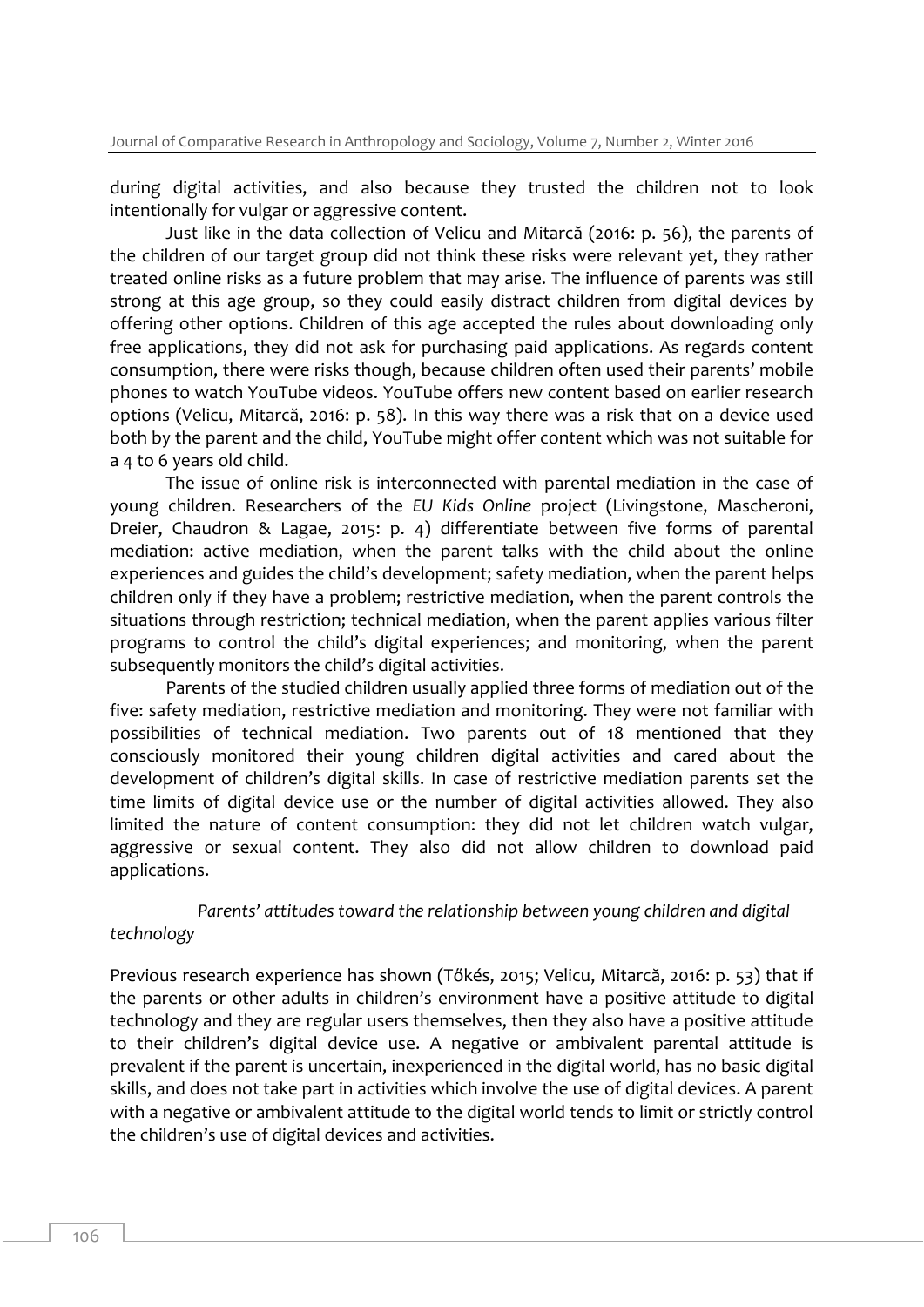In our target group many parents were less experienced regarding digital world and their insecurity was mirrored by their negative or ambivalent attitude toward digital devices and activities. The parent's attitude is an important factor of influence in forming children's digital experiences, because the values applied in the education of children are also valid in guiding their digital practices. However, we also met parents who recognized the chances offered by the beneficial use of digital devices (Chaudron, 2015: p. 8), and stressed the favourable effects rather than the risks and dangers.

The negative attitude of parents regarding digital activities resulted in unsupportive behaviour:

> "I'm not this digital fan. I use Facebook in the evening, that's my entertainment ... that's my night tale, I look at who's been born, who's grown, what did Santa bring to people, what's the news... it's not a great development for my child to play simulation games or watch fairy tales, or whatever. The child develops if mom or dad cares for them... I think these devices do very little help to any kind of physical or psychological development of a 6 year old, and in a negative, rather than positive way." (MS7 R)

In other cases, even if there was no clear rejection, there was a lack of support:

"I've got no time for it, these things are far from me. I don't really know about it... I'm not against it, but I don't really support it either." (MS7 E)

#### There were more favourable parents' attitudes as well:

"I think if we let children do it [experience digital world] within certain limits, it does no harm... It is more harmful for a long-term development to exclude the child from it, because sooner or later we won't be able to stop [him]." (MS1\_Zs);

"They must get on with the age, they must learn it, it's fine. I realize, for instance, that if I didn't make a schedule on Saturdays or Sundays [he] would really just sit there half of the day in front of the computer, I think this is bad... I think it may be harmful from this point of view." (MS5\_Bi)

Some parents had a positive attitude to their children's use of digital devices, not because they were personally convinced, but because they wanted to meet social expectations. They were also aware of the possible disadvantages, but in spite of these, they were rather supportive:

> "It is definitely fine, if we can keep the limits... If it is not about sitting inside 8 hours a day, with the device in hand, then it is good, because [he] develops. So [he] develops mentally too. There're lots of developing games, which develop, which I couldn't probably tell [him] verbally, but [he] finds it out by [himself]. Games of logic, even. So I really think it's okay, for when [he] gets there, [he] will not be behind. If society develops, we have to develop along with it. So if I forbid my child to use the internet, then [he] will probably not know what it is when he gets to school. And other kids will mock him, that's for sure, the most evil creature is the child. So they will definitely mock [him], and [he] will feel very bad about it, for being mocked, and for not knowing what that is, and why not knowing. So I think it causes frustration. So it is a good thing."  $(MS4 B)$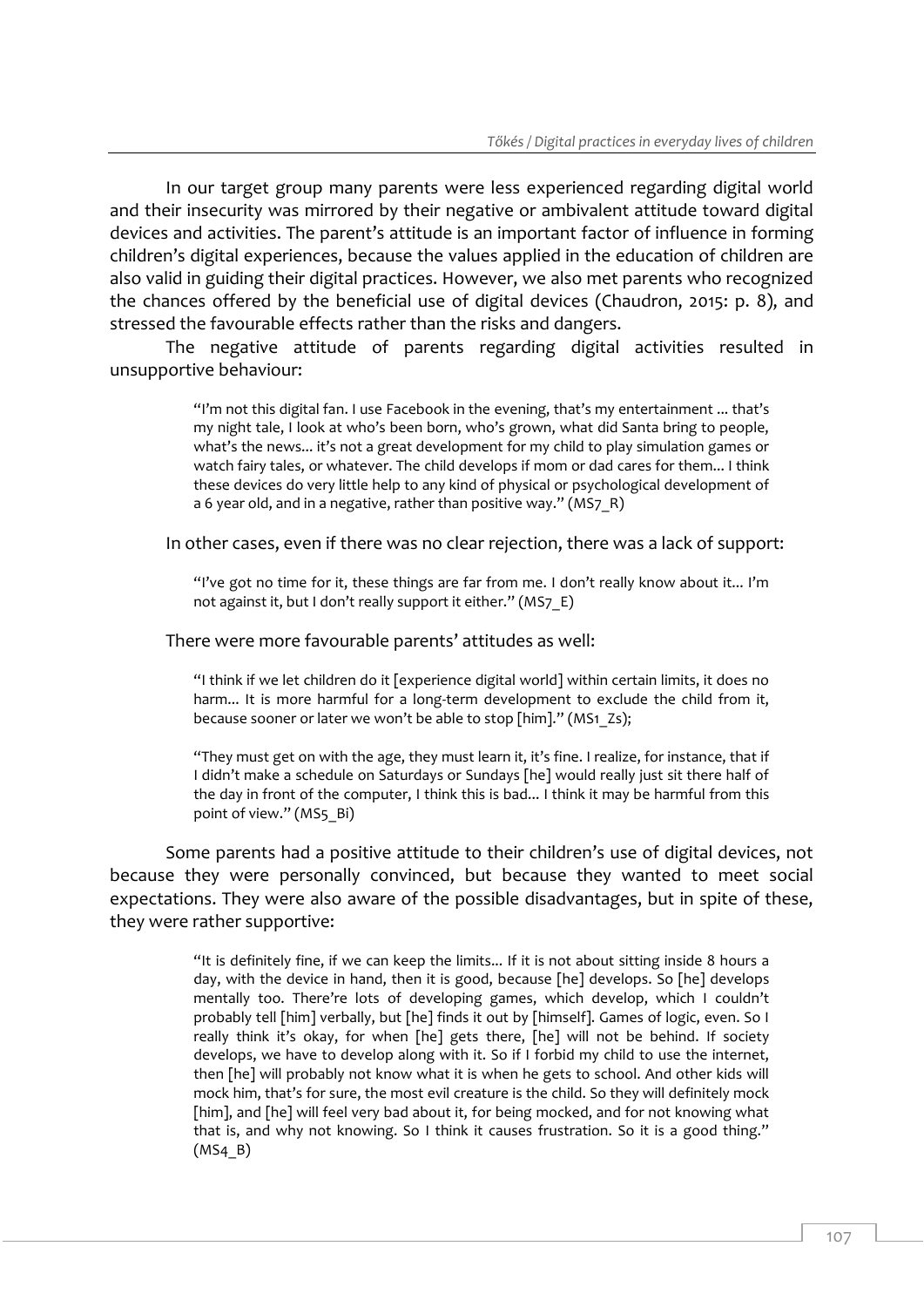The attitude of the parents who accepted the technological and social changes was supportive and positive, even if they were worried about the risks:

> "I think they definitely shouldn't be forbidden to use them, because you shouldn't raise your child in a bubble. Because this ... when they leave the bubble, it can only have a bad effect. So I think we must make [him] accustomed to everything there is in this world. And they also have to be accustomed to this, so they can handle it." (MS2\_Ti);

> "I think it has a good effect on the development of children in our world, for if they don't learn it, then in 1 or 2 years they will be left off. I think this is important, although also a little harmful, because it takes up their time from playing, being together." (MS10\_Zs)

#### **Discussion and conclusion**

The discussions with parents from our target group reveal that media use, and, within it, digital device use is part of children's daily routine, but it is not at all dominant. Children use computers, laptops, tablets or their parents' smartphones for an average of one hour a day, and the range of digital activities is quite restricted. Children mostly watch cartoons and play games on digital devices, and more rarely make and watch home-made videos and photos. The favourite devices of children are touchscreen devices like the tablet or the smartphone.

Parents affirm they follow and closely supervise their children's digital activities. Despite that children are seldom left alone with digital devices for a long time. Although the children's favourite devices are tablets and smartphones, they often watch cartoons on the laptop or TV. Children very much like to use touchscreen mobile devices, which attract their attention to a high degree, and without parental control they would likely spend much more time in the digital world.

Among daily routines, using the computer or tablet is especially the option when the weather outside is bad and children cannot do outdoor activities. Parents, as much as they can, guide children to choose outdoor activities or media-free games at home. But in the cold season or in bad weather the use of digital devices is a regular home activity. Children also frequently play with digital devices together with their siblings or friends.

According to the literature, the more kinds of activities children perform on digital devices, the more developed their digital skills are. Similarly, the more kinds of digital activities they perform, the more favourable their attitude to the use of devices are. Our data reveal that a favourable parental attitude and initiation may lead to a richer digital experience of the child, which positively influences the child's skills. The richest digital experiences belong to children whose parents are supportive and encouraging about the children's digital activities. This is usually typical for parents who are themselves regular and conscious digital users.

Parents report with hidden pride how their children learn the use of digital devices by themselves. In fact this is not so, because the children see the use of these devices somewhere – at home, at the neighbours', or from relatives, kindergarten, friends, older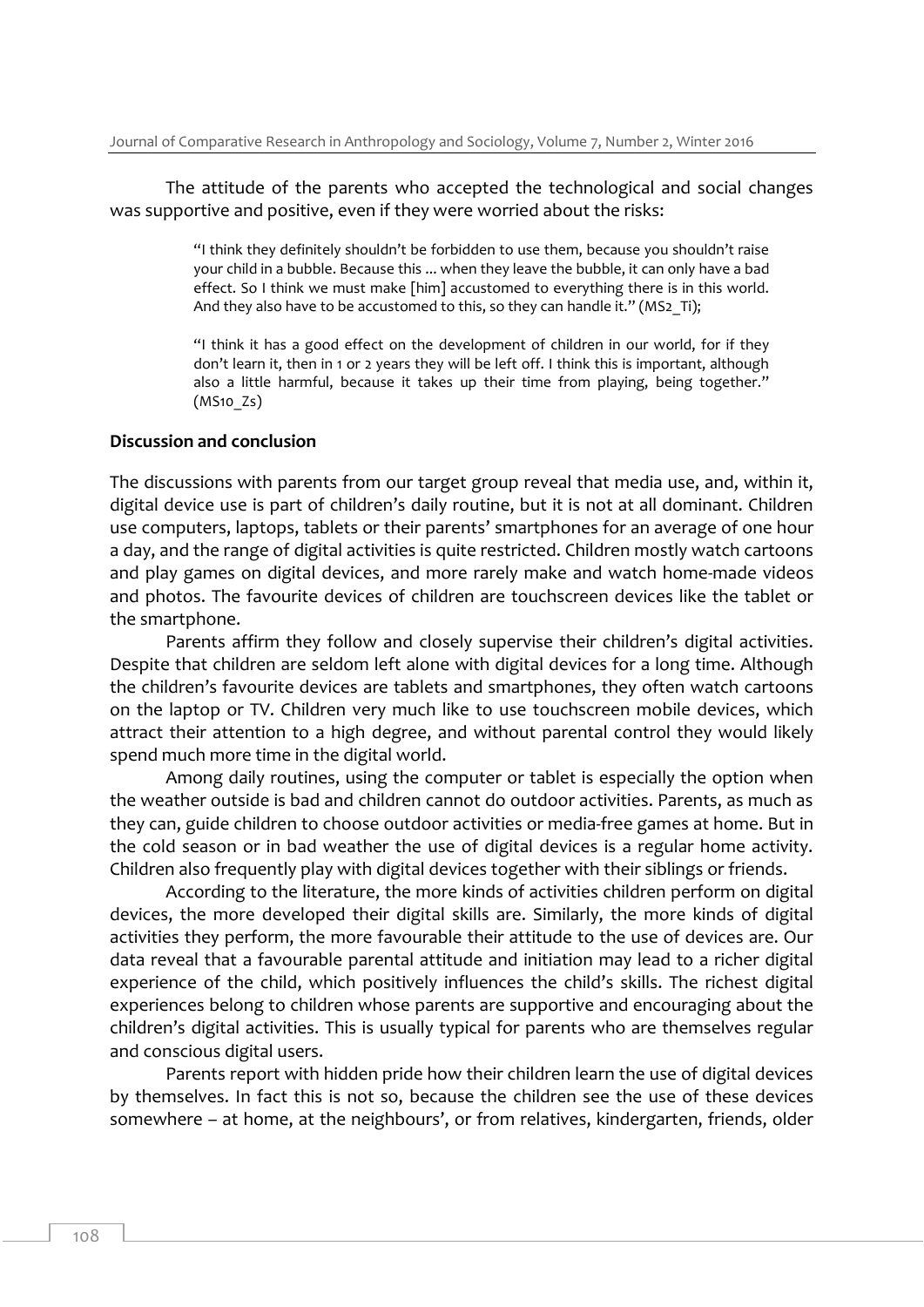children, TV commercials – and often the parents themselves show them the way of doing those digital activities to which they approve.

Young children perform few activities on digital devices, most often watching cartoons on YouTube, and playing games on the computer, tablet or smartphone. These skills are rapidly acquired, for it only means to learn some imitative movements. The creators of the games/applications for children take into account the development stage and abilities of this age group, thus the steps of the games follow their logic. The large and colourful icons, the flashing signs and sounds help children in finding their way in using different digital applications. Actually, children do not use digital devices consciously, they do not see the logic of their operation, they are guided by their desires and the rewards.

Parents sense it, even if not being completely aware of it, that the digital device use of their children is about having fun and be quickly satisfied, therefore they are not unconditionally supportive about the digital world capturing the attention of their children for a long time. Parents also find that children like the use of digital devices, it engages their attention, and they rapidly show signs of addiction. Since most parents are not familiar with the digital world, they cannot guide children to use appropriate applications that develop various abilities (Velicu, Mitarcă, 2016: p. 51). Therefore, in order to protect their children, most of parents see one way: they try to limit the children's digital device use and activities. Since games and cartoons played and watched on digital devices become important to children, because they can choose them as they like, and this offers great satisfaction, they take parental restrictions as punishment. However, digital device use is rarely applied as reward for good behaviour or great results of the children.

Most parents' attitude to the digital world is not unconditionally favourable, although it is not altogether unfavourable either. Adults' attitude is characterized by ambivalence, resulting in an alternating permissive and restrictive behaviour. There are digitally experienced parents as well, who are typically actively mediating their children's digital experience and have a supportive, encouraging attitude.

We have to consider the limits of our research and be careful in our statements. Our research was an exploratory one, where we observed and collaborated with 18 children and their parents. Our conclusions are valid for the children and their parents from the sample, yet our results light up important aspects of the studied topic. In conclusion we affirm the growing importance of the digital practices in everyday routines of young children. It is also visible that parents, even the most supportive of them, have difficulties to guide their children to more complex and beneficial digital experiences. Further research is needed to relieve the possibilities that preschool education should assume in developing young children's digital skills and promote a more reflective way of using digital devices by youngsters. It would also be important to raise the awareness of parents about the great influence they have on shaping their children's digital practices.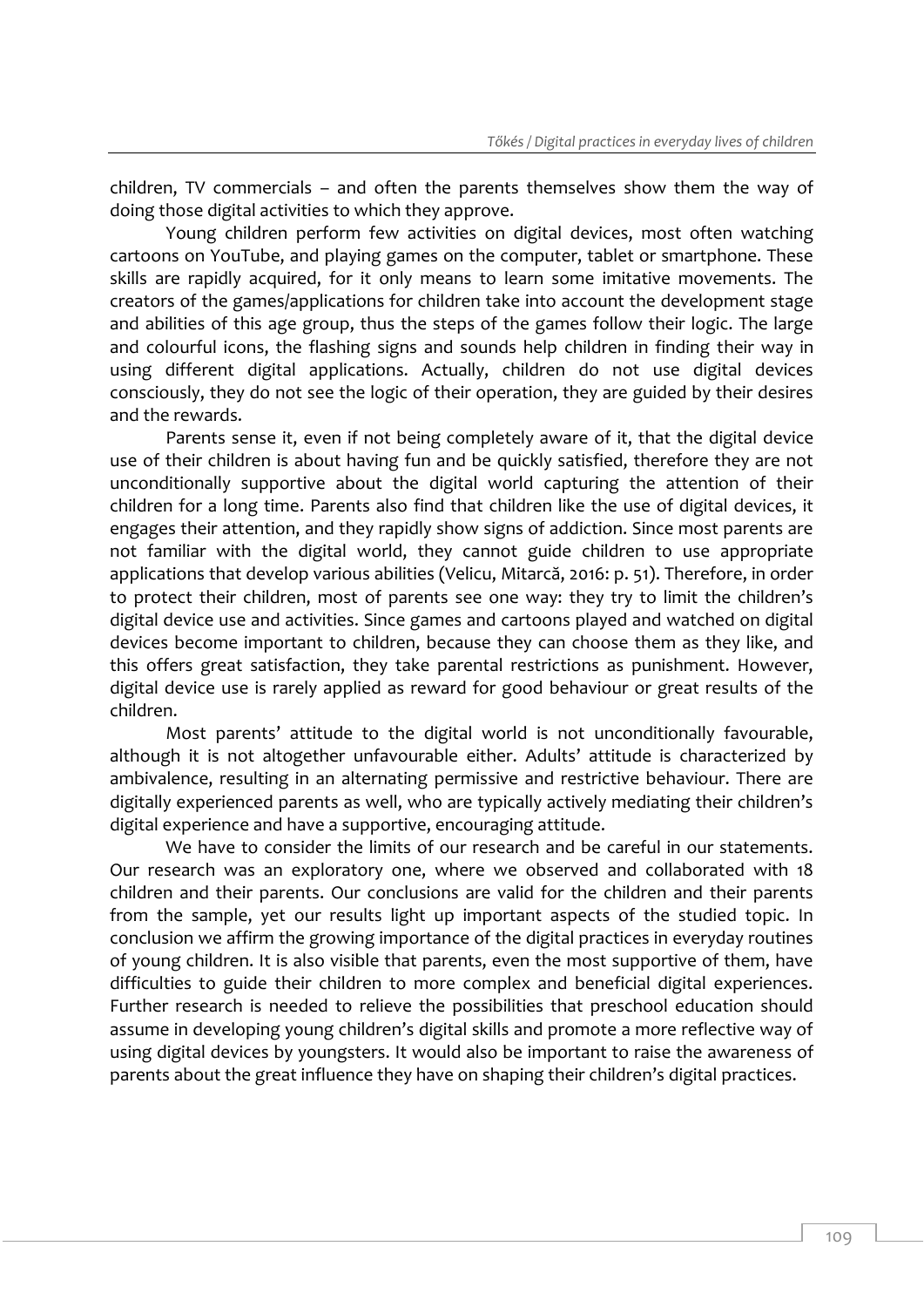## R E F E R E N C E S

- Bakó, R. (2016) Digital Transition: Children in a Multimodal World. *Acta Universitatis Sapientiae, Social Analysis,* 6 (1), 145–154.
- Bakó, R., K. & Tőkés, Gy. (2015) Exploring digital literacy of young children. *Presented at Qualitative Research in Communication Conference*. Bucharest, SNSPA.
- Chaudron, S. (2015) *Young children (0-8) and digital technology*. A qualitative exploratory study across seven countries. Brussels, Joint Research Center, European Commission.
- COST (2014) *Memorandum of Understanding*. COST110/14. Available from: [http://w3.cost.eu/fileadmin/domain\\_files/ISCH/Action\\_IS1410/mou/IS1410-e.pdf](http://w3.cost.eu/fileadmin/domain_files/ISCH/Action_IS1410/mou/IS1410-e.pdf) [Accessed 31st October 2016]
- Eurostat (2015) *Digital economy and society*. Available from: <http://ec.europa.eu/eurostat/data/database> [Accessed 31st October 2016]
- Green, S. & Hill, M. (2005) Researching children's experience. Methods and methodological issues. In Green, S. & Hogan, D. (eds.), *Researching Children's Experience.* Approaches and methods. Sage, pp. 1-22.
- Holloway, D., Green, L. & Livingstone, S. (2013). *Zero to eight.* Young children and their internet use. London: EU Kids Online, LSE. Available from: <http://eprints.lse.ac.uk/52630/> [Accessed 31st October 2016]
- Jaros, I. (2016) *What are pre-schoolers doing with tablets and is it good for them?* Available from:<https://digilitey.wordpress.com/> [Accessed 31st October 2016]
- Livingstone, S., Mascheroni, G., Dreier, M., Chaudron, S. & Lagae, K. (2015) *How parents of young children manage digital devices at home:* The role of income, education and parental style. London: EU Kids Online, LSE.
- Plowman L., Stevenson O., Stephen C. & McPake J. (2012). Preschool children's learning with technology at home. *Computers & Education,* 59 (1), 30-37.
- Rideout, V. (2013) *Zero to Eight:* Children's Media Use in America 2013. Common Sense Media. Available from: [https://www.commonsensemedia.org/research/zero-to](https://www.commonsensemedia.org/research/zero-to-eight-childrens-media-use-in-america-2013)[eight-childrens-media-use-in-america-2013](https://www.commonsensemedia.org/research/zero-to-eight-childrens-media-use-in-america-2013) [Accessed 31st October 2016]
- Sefton-Green, J., Marsh, J., Erstad, O., Flewitt, R. (2016): *Establishing a Research Agenda for the Digital Literacy Practices for Young Children:* a White Paper for COST Action IS1410. Available from: [http://digilitey.eu](http://digilitey.eu/) [Accessed 31st October 2016]
- Tőkés, Gy. (2015) A romániai fiatalok szemlélete az internet természetéről és hasznáról. [Romanian young people's attitudes about the nature and role of the internet]. *Információs Társadalom*, 15 (2), 18–34.
- Velicu, Anca, Mitarcă, Monica (2016): *Copiii mici (0-8 ani) și tehnologiile digitale*. Un studiu exploratoriu calitativ. Rezultate preliminare pentru România. [Young Children (0-8) and Digital Technology. A qualitative exploratory study. Preliminary finding to Romania]. Bucharest, Institutul de Sociologie, Academia Română, Universitatea Creștină "Dimitrie Cantemir"